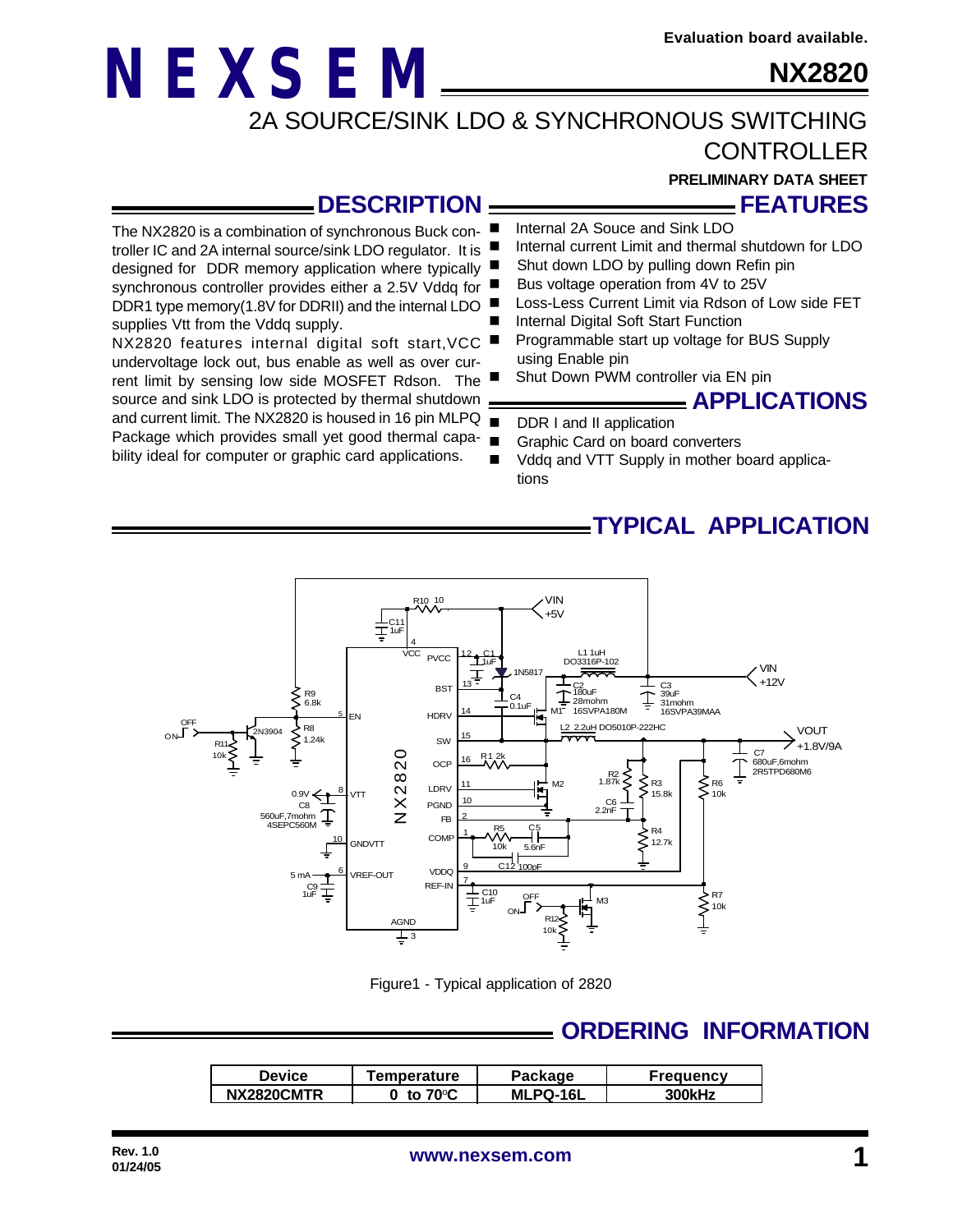### **ABSOLUTE MAXIMUM RATINGS(NOTE1)**

| Operating Junction Temperature Range  -40℃ to 125℃ |  |
|----------------------------------------------------|--|
|                                                    |  |

### **PACKAGE INFORMATION**



### **ELECTRICAL SPECIFICATIONS**

Unless otherwise specified, these specifications apply over Vcc =12V,  $V_{BST}V_{SW}=12V$ , ENSW=3V, and T<sub>A</sub> = 0 to 125°C. Typical values refer to  $T_A = 25$ °C.

| <b>PARAMETER</b>                            | <b>SYM</b>                | <b>Test Condition</b>            | Min | <b>TYP</b> | <b>MAX</b> | <b>Units</b> |
|---------------------------------------------|---------------------------|----------------------------------|-----|------------|------------|--------------|
| <b>PWM Controller Section</b>               |                           |                                  |     |            |            |              |
| <b>Reference Voltage</b>                    |                           |                                  |     |            |            |              |
| <b>Ref Voltage</b>                          | $V_{REF}$                 |                                  |     | 0.8        |            | V            |
| Ref Voltage line regulation                 |                           |                                  |     | 0.2        |            | %            |
| <b>Supply Voltage(Vcc)</b>                  |                           |                                  |     |            |            |              |
| V <sub>CC</sub> recommended Voltage         | $V_{\rm CC}$              |                                  | 4.5 |            | 5.5        | V            |
| V <sub>CC</sub> Supply Current<br>(Static)  | $I_{CC}$ (Static)         | Outputs not switching            |     | 5.5        |            | mA           |
| V <sub>CC</sub> Supply Current<br>(Dynamic) | $I_{\rm CC}$<br>(Dynamic) | Freq=300KHz,<br>CLOADHDRV=2500PF |     | 14         |            | mA           |
| <b>Under Voltage Lockout</b>                |                           |                                  |     |            |            |              |
| $V_{CC}$ -Threshold                         | V <sub>CC</sub> _UVLO     | $V_{\text{CC}}$ Rising           |     | 4          |            | V            |
| $V_{CC}$ -Hysteresis                        | $V_{\text{CC}}$ Hyst      | V <sub>CC</sub> Falling          |     | 0.2        |            | $\vee$       |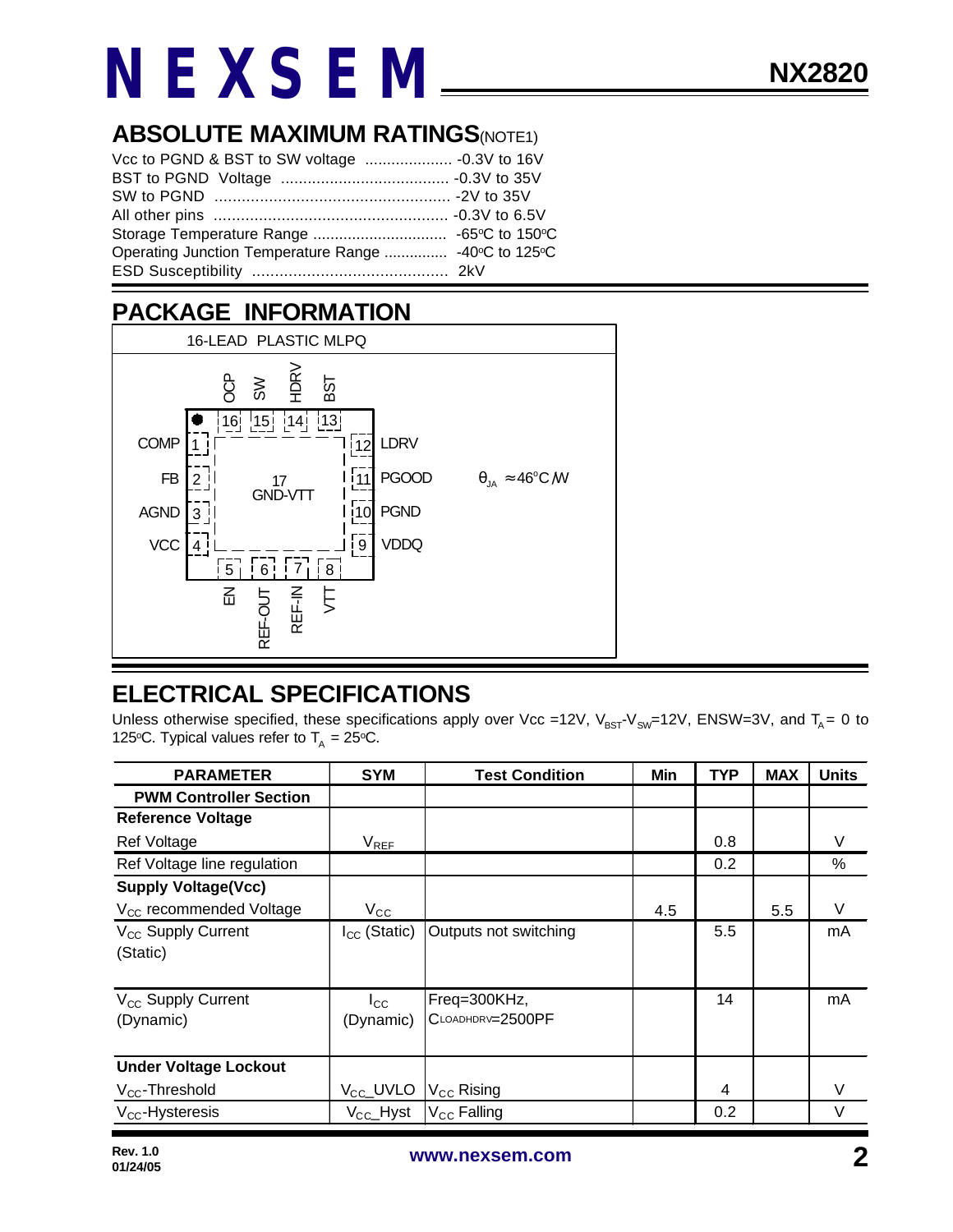| <b>PARAMETER</b>                                          | <b>SYM</b>                | <b>Test Condition</b>                                               | Min   | <b>TYP</b> | <b>MAX</b>  | <b>Units</b> |
|-----------------------------------------------------------|---------------------------|---------------------------------------------------------------------|-------|------------|-------------|--------------|
| <b>Oscillator (Rt)</b>                                    |                           |                                                                     |       |            |             |              |
| Frequency                                                 | $F_{S}$                   |                                                                     |       | 300        |             | <b>KHz</b>   |
| Ramp-Amplitude Voltage<br>$V_{RAMP}$                      |                           |                                                                     | 1     |            | $\vee$      |              |
| Max Duty Cycle                                            |                           | $F = 300$ Khz                                                       |       | 95         |             | %            |
| Min duty Cycle                                            |                           |                                                                     |       |            | $\mathbf 0$ | $\%$         |
| Min ON time                                               |                           | NOTE <sub>2</sub>                                                   |       | 70         |             | nS           |
| <b>Error Amplifiers</b>                                   |                           |                                                                     |       |            |             |              |
| Open Loop Gain                                            |                           | NOTE <sub>2</sub>                                                   |       | 65         |             | dB           |
| Input Bias Current                                        | lb                        |                                                                     |       | 0.28       |             | uA           |
| <b>EN &amp; SS</b>                                        |                           |                                                                     |       |            |             |              |
| Soft Start time                                           | Tss                       | Fs=300KHz                                                           |       | 6.8        |             | mS           |
| Enable HI Threshold                                       |                           |                                                                     |       | 1.2        |             | $\vee$       |
| <b>Enable Hysterises</b>                                  |                           |                                                                     |       | 120        |             | mV           |
| High Side Driver, Hdrv, BST,                              |                           |                                                                     |       |            |             |              |
| <b>SW (CL=3300pF)</b>                                     |                           |                                                                     |       |            |             |              |
| Output Impedance, Sourcing                                |                           | $R_{\text{source}}(Hdrv) V_{\text{BST}}V_{\text{SW}}=4.6V, I=200mA$ |       | 1.1        |             | ohm          |
| Current                                                   |                           | pulse                                                               |       |            |             |              |
| Output Impedance, Sinking                                 | $R_{sink}(Hdrv)$          | VBST-VSW=4.6V, I=200mA                                              |       | 0.8        |             | ohm          |
| Current                                                   |                           | pulse                                                               |       |            |             |              |
| <b>Rise Time</b>                                          | THdrv(Rise)               | VBST-VSW=4.6V                                                       |       | 20         |             | ns           |
| <b>Fall Time</b>                                          | THdrv(Fall)               | $V_{BST}$ - $V_{SW}$ =4.6V                                          |       | 20         |             | ns           |
| Deadband Time                                             | Tdead(L to                | Ldrv going Low to Hdrv going                                        |       | 50         |             | ns           |
|                                                           | H)                        | High, 10% to 10%                                                    |       |            |             |              |
| Low Side Driver, Ldrv,                                    |                           |                                                                     |       |            |             |              |
| Output Impedance, Sourcing                                | $R_{source}$ (Ldrv)       | I=200mA pulse                                                       |       | 1.1        |             | ohm          |
| Current                                                   |                           |                                                                     |       |            |             |              |
| Output Impedance, Sinking                                 | $R_{\text{source}}(Ldrv)$ | I=200mA pulse                                                       |       | 0.5        |             | ohm          |
| Current                                                   |                           |                                                                     |       |            |             |              |
| <b>Rise Time</b>                                          | TLdrv(Rise)               | 10% to 90%                                                          |       | 20         |             | ns           |
|                                                           |                           |                                                                     |       |            |             |              |
| <b>Fall Time</b>                                          | TLdrv(Fall)               | 90% to 10%                                                          |       | 20         |             | ns           |
| Deadband Time                                             | Tdead(H to                | Hdrv going Low to Ldrv going                                        |       | 50         |             | ns           |
|                                                           | $\mathsf{L}$              | High, 10% to 10%                                                    |       |            |             |              |
| <b>OCP Adjust</b>                                         |                           |                                                                     |       |            |             |              |
| Ocset current                                             |                           |                                                                     |       | 100        |             | uA           |
| 8 Clock cycles of 300 Khz<br>Blank time before activating |                           |                                                                     | 40    |            | <b>uS</b>   |              |
| <b>Sounce and Sink LDO</b>                                |                           |                                                                     |       |            |             |              |
| <b>Section</b><br><b>Reference Buffer</b>                 |                           |                                                                     |       |            |             |              |
| Vref_out current driving                                  |                           |                                                                     |       |            |             |              |
| capability                                                |                           | 1uF at Vref_out                                                     |       | 3          |             | mA           |
| <b>Output Voltage</b>                                     |                           |                                                                     |       |            |             |              |
| <b>Output Offset Voltage</b>                              | $V_{OS}$                  | <b>IOUT=0A</b>                                                      | $-20$ | 0          | 20          | mV           |
|                                                           |                           | I <sub>L</sub> :From 0A to2A                                        |       |            |             |              |
| Load Regulation                                           |                           | I <sub>L</sub> :From 0A to-2A                                       | $-20$ | 0          | 20          | mV           |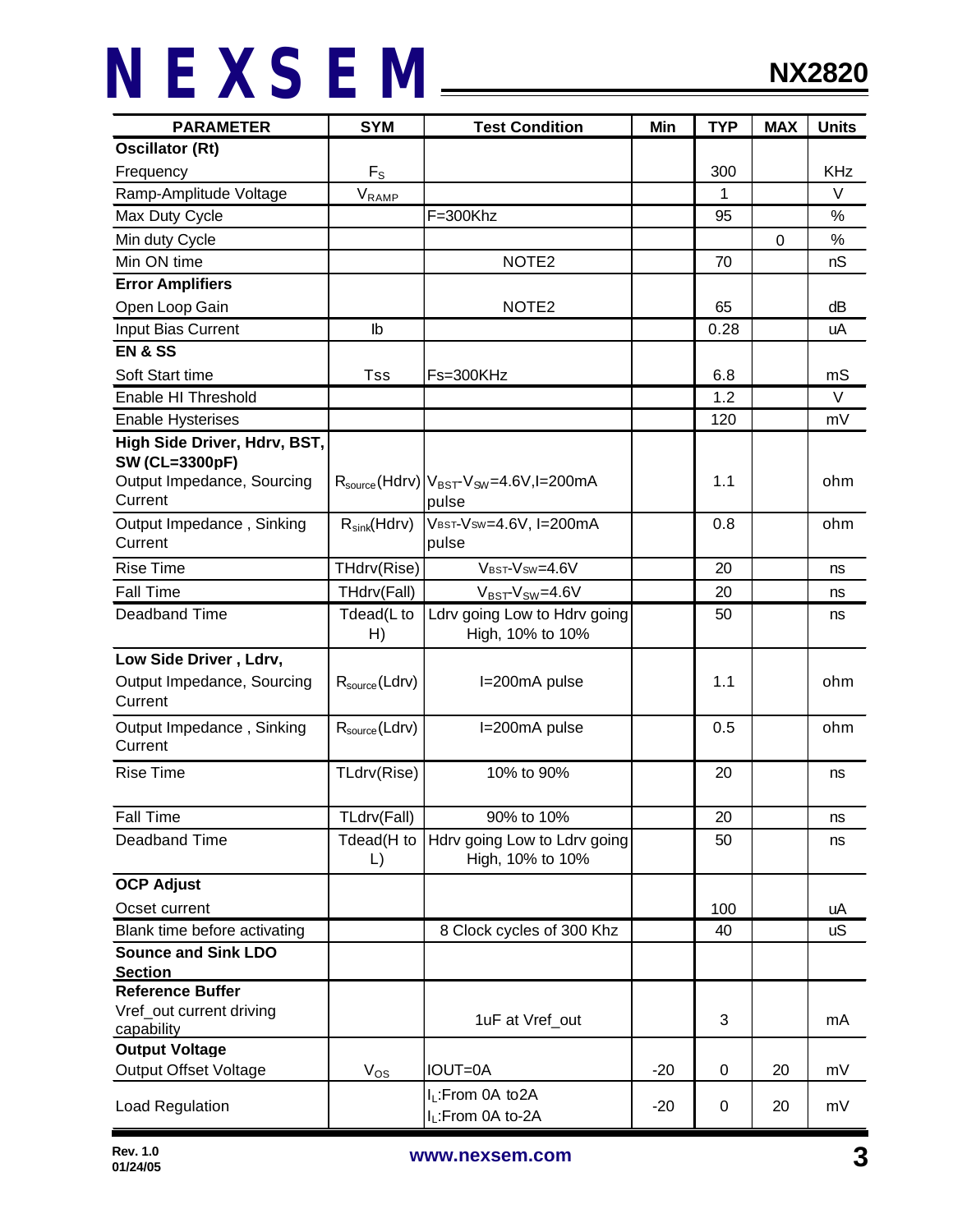| <b>PARAMETER</b>                | <b>SYM</b>              | <b>Test Condition</b>                | Min | <b>TYP</b> | <b>MAX</b> | <b>Units</b> |
|---------------------------------|-------------------------|--------------------------------------|-----|------------|------------|--------------|
| <b>Input Voltage</b>            |                         |                                      |     |            |            |              |
| Input voltage Range (DDRI/II)   | Vddg                    |                                      | 1.7 | 2.5/1.8    |            | V            |
| <b>Short Circuit Protection</b> |                         |                                      |     |            |            |              |
| <b>Current Limit</b>            | <b>ILIMIT</b>           |                                      | 2.2 | 3.1        |            | A            |
| <b>Over Temperature</b>         |                         |                                      |     |            |            |              |
| <b>Protection</b>               |                         |                                      |     |            |            |              |
| <b>Thermal Shutdown</b>         | ${\sf T}_{\texttt{SD}}$ | 3.3V $\lt = V_{\text{CNT}} \lt = 5V$ |     | 150        |            | °C           |
| Temperature                     |                         |                                      |     |            |            |              |
| <b>Thermal Shutdown</b>         |                         | $3.3V < = V_{CNT} \le 5V$            |     | 35         |            | $^{\circ}C$  |
| Temperature hysteresis          |                         |                                      |     |            |            |              |
| <b>Refin Shutdown Function</b>  |                         |                                      |     |            |            |              |
| Shutdown Threshold Trigger      |                         | Ouput=High                           | 0.6 |            |            | V            |
|                                 |                         | Output=Low                           |     |            | 0.2        |              |

NOTE1: Stresses above those listed in "ABSOLUTE MAXIMUM RATINGS", may cause permanent damage to the device. This is a stress only rating and operation of the device at these or any other conditions above those indicated in the operational sections of this specification is not implied.

NOTE2: This parameter is guaranteed by design but not tested in production(GBNT).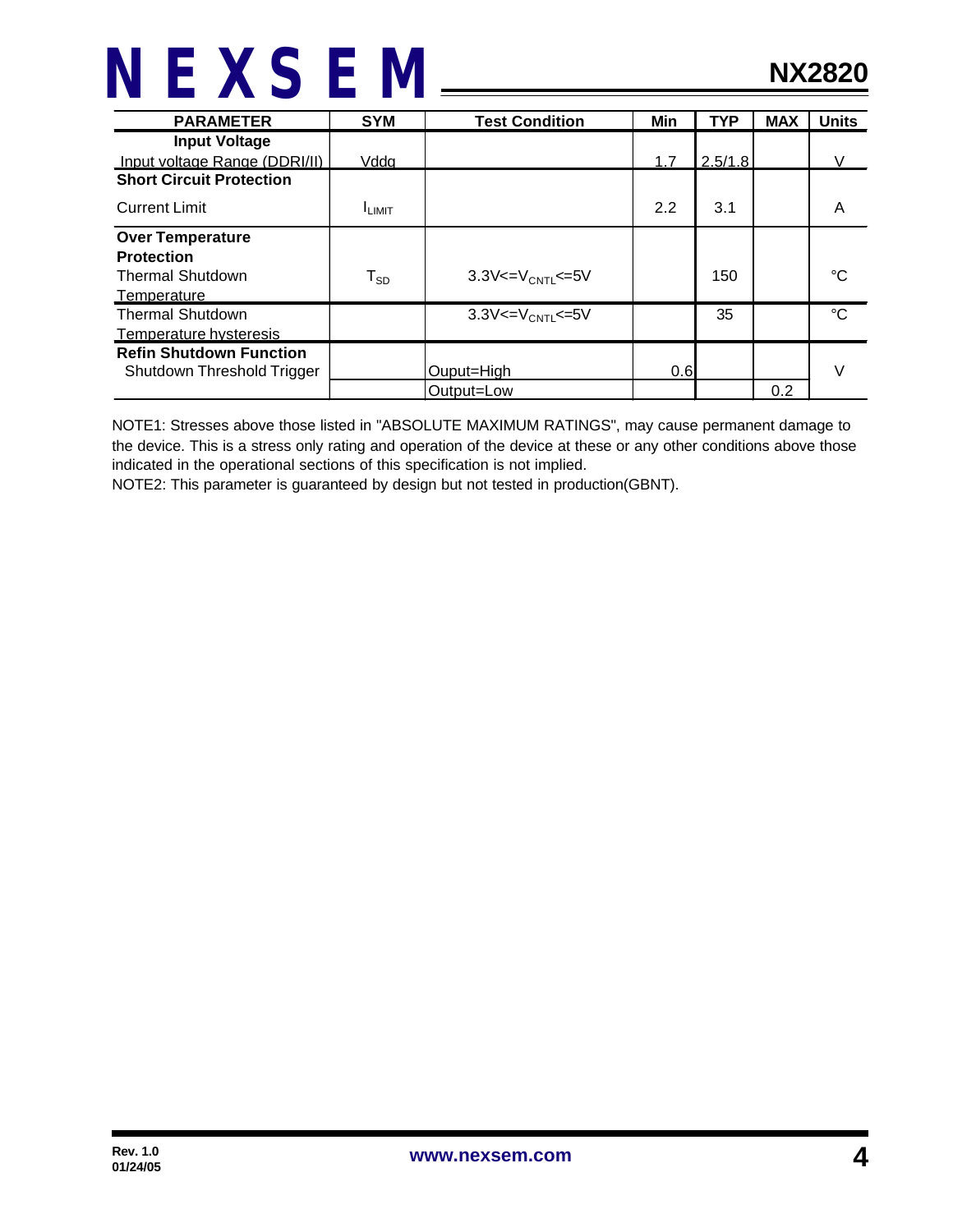### **PIN DESCRIPTIONS**

| Pin#           | <b>Pin Symbol</b> | <b>Pin Description</b>                                                                                                                                                                                                                                                                        |  |  |
|----------------|-------------------|-----------------------------------------------------------------------------------------------------------------------------------------------------------------------------------------------------------------------------------------------------------------------------------------------|--|--|
| 1              | <b>COMP</b>       | These pins are the outputs of error amplifiers and are used to compensate the<br>respective voltage control feedback loops.                                                                                                                                                                   |  |  |
| $\overline{2}$ | <b>FB</b>         | This pin is the error amplifiers inverting input. These pins are connected via resistor<br>dividers to the output of the switching regulators to set the output DC voltage.                                                                                                                   |  |  |
| 3              | <b>AGND</b>       | Analog ground.                                                                                                                                                                                                                                                                                |  |  |
| 4              | <b>Vcc</b>        | IC's supply voltage. This pin biases the internal logic circuits. A high freq 1uF<br>ceramic capacitor is placed as close as possible to and connected to this pin and<br>ground pin. The maximum rating of this pin is 16V.                                                                  |  |  |
| 5              | EN                | A resistor divider is connected from the respective switcher BUS voltages to these<br>pins that holds off the controllers soft start until this threshold is reached. An<br>external low cost MOSFET can be connected to this pin for external enable control.                                |  |  |
| 6              | REF-OUT           | Reference buffer output. It can driver up to 5mA load.                                                                                                                                                                                                                                        |  |  |
| $\overline{7}$ | REF-IN            | Source and Sink LDO reference input. A small ceramic capacitor is recommended<br>to put this pin to ground. The LDO can be shut down by pulling this pin to be below<br>0.2V.                                                                                                                 |  |  |
| 8              | <b>VTT</b>        | Output of source and sink LDO.                                                                                                                                                                                                                                                                |  |  |
| 9              | <b>VDDQ</b>       | Input supply for the intenral source and sink LDO.                                                                                                                                                                                                                                            |  |  |
| 10             | <b>PGND</b>       | Power ground pin for low side drivers.                                                                                                                                                                                                                                                        |  |  |
| 11             | <b>LDRV</b>       | Low side gate driver outputs.                                                                                                                                                                                                                                                                 |  |  |
| 12             | <b>PVcc</b>       | Supply voltage for the low side fet drivers. A high frequency 1uF ceramic cap must<br>be connected from this pin to the PGND pin as close as possible to the pins.                                                                                                                            |  |  |
| 13             | <b>BST</b>        | This pin supplies voltage to high side FET driver. A high freq 0.1uF ceramic<br>capacitor is placed as close as possible to and connected to these pins and<br>respected SW pins.                                                                                                             |  |  |
| 14             | <b>HDRV</b>       | High side gate driver outputs.                                                                                                                                                                                                                                                                |  |  |
| 15             | SW                | These pin are connected to source of high side FETs and provide return path for<br>the high side drivers. They are also used to hold the low side drivers low until this<br>pin is brought low by the action of high side turning off. LDRVs can only go high if<br>SW is below 1V threshold. |  |  |
| 16             | <b>OCP</b>        | This pin is connected to the drain of the external low side MOSFET and is the input<br>of the over current protection(OCP) comparator. An internal current source of<br>100uA is flown to the external resistor which sets the OCP voltage across the<br>Rdson of the low side MOSFET.        |  |  |
| 17(PAD)        | <b>GNDVTT</b>     | VTT ground.                                                                                                                                                                                                                                                                                   |  |  |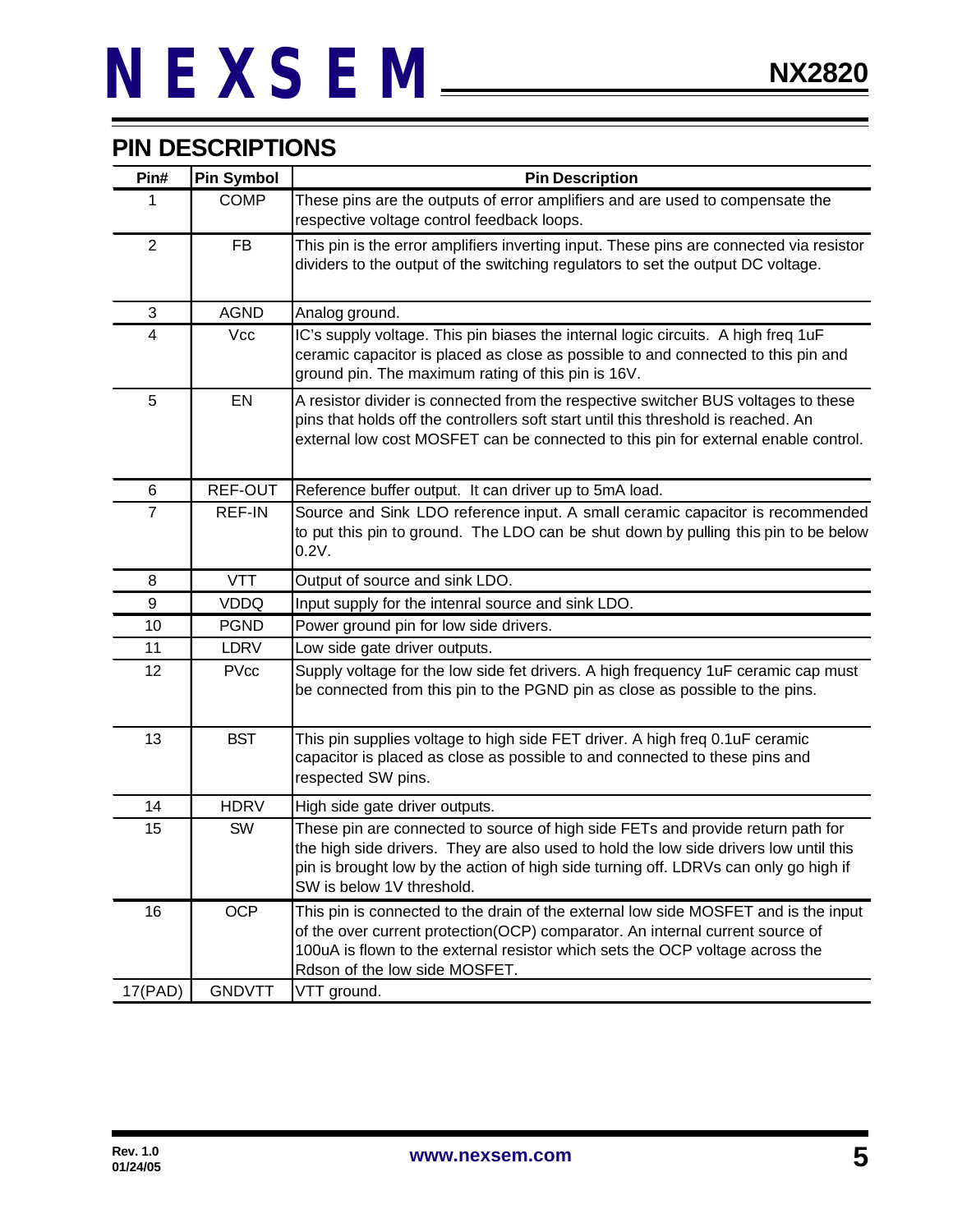### **BLOCK DIAGRAM**

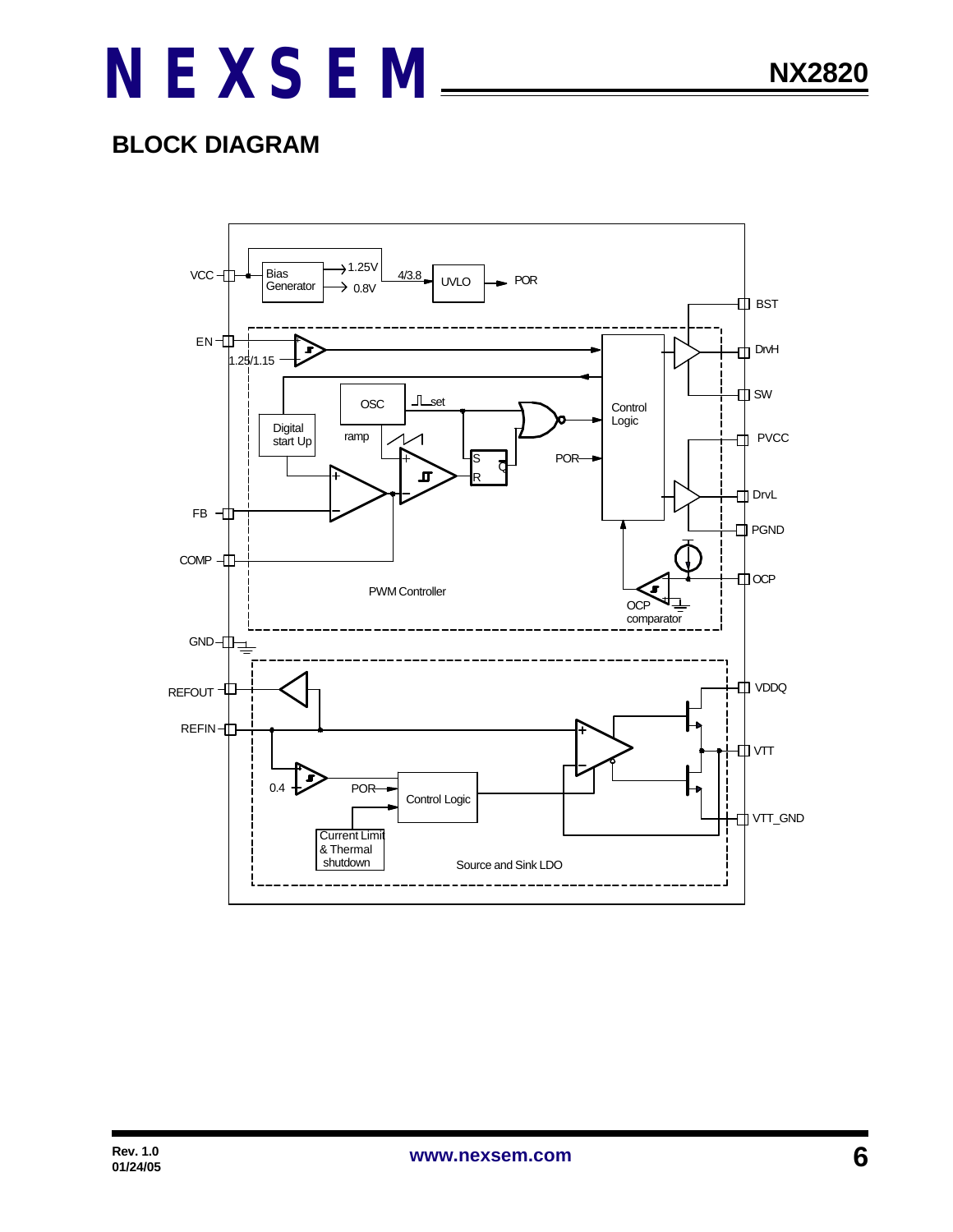

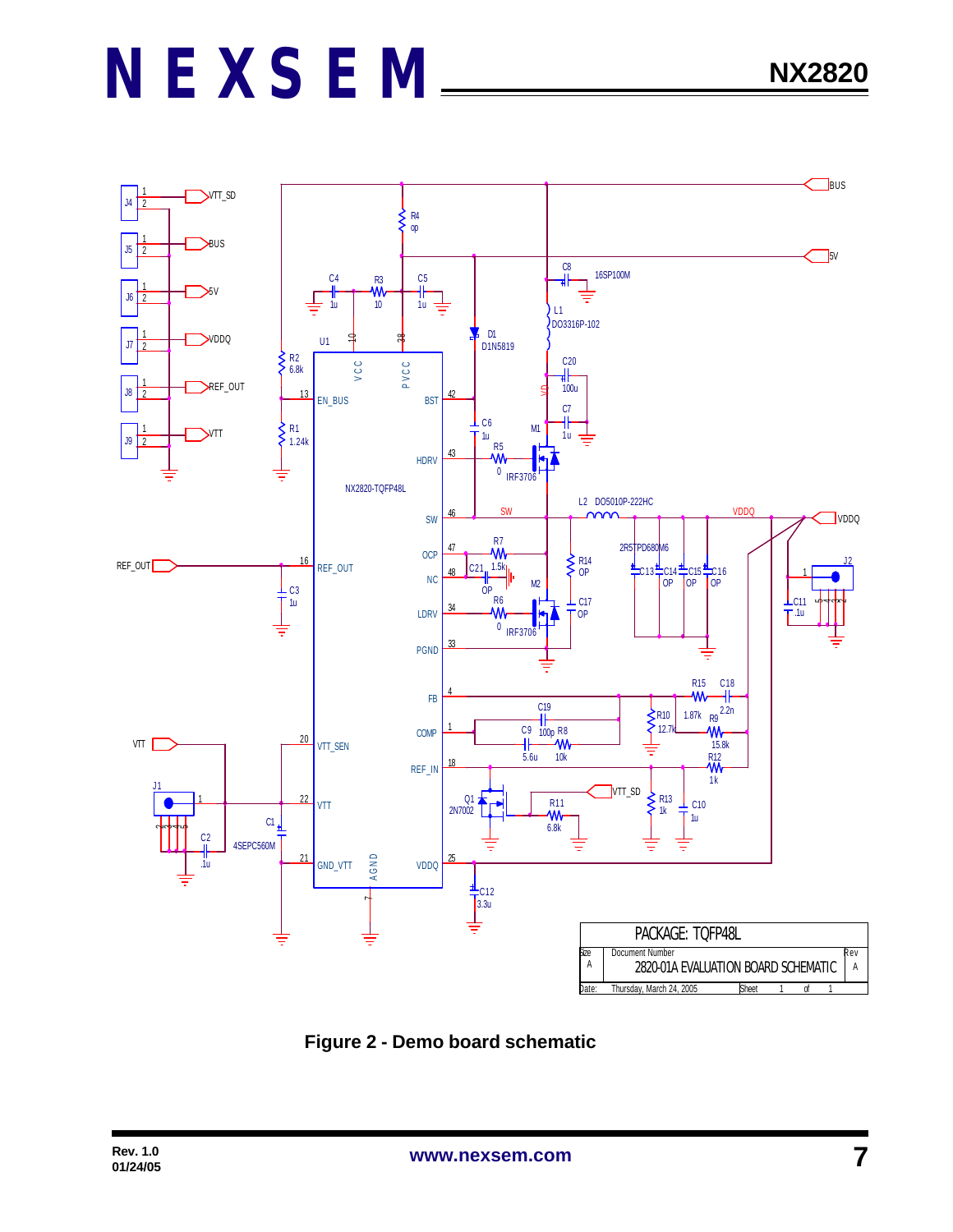### **Bill of Materials**

| Item                    | Quantity       | Reference                        | Part             | Manufacture                    |
|-------------------------|----------------|----------------------------------|------------------|--------------------------------|
| 1                       | 1              | C <sub>1</sub>                   | 4SEPC560M        | SANYO                          |
| $\overline{\mathbf{c}}$ | $\overline{2}$ | C2, C11                          | .1u              |                                |
| 3                       | $6\phantom{1}$ | C3, C4, C5, C6, C7, C10          | 1u               |                                |
| $\overline{\mathbf{4}}$ | 1              | C <sub>8</sub>                   | 16SP100M         | SANYO                          |
| 5                       | 1              | C <sub>9</sub>                   | 5.6u             |                                |
| 6                       | 1              | C <sub>12</sub>                  | 3.3 <sub>u</sub> |                                |
| $\overline{7}$          | $\mathbf{1}$   | C13                              | 2R5TPD680M6      | SANYO                          |
| 8                       | 6              | R4, R14, C14, C15, C16, C17, C21 | <b>OPEN</b>      |                                |
| 9                       | 1              | C18                              | 2.2n             |                                |
| 10                      | 1              | C <sub>19</sub>                  | 100p             |                                |
| 11                      | 1              | C <sub>20</sub>                  | 100u             |                                |
| 12                      | 1              | D <sub>1</sub>                   | D1N5819          |                                |
| 13                      | $\overline{2}$ | J1, J2                           | <b>SCOPE TP</b>  | <b>Tektronics</b>              |
| 14                      | 6              | J4, J5, J6, J7, J8, J9           | CON <sub>2</sub> |                                |
| 15                      | 1              | L1                               | DO3316P-102      | Coilcraft                      |
| 16                      | 1              | L2                               | DO5010P-222HC    | Coilcraft                      |
| 17                      | $\overline{2}$ | M1, M2                           | <b>IRF3706</b>   | <b>International Rectifier</b> |
| 18                      | 1              | Q <sub>1</sub>                   | 2N7002           |                                |
| 19                      | $\mathbf{1}$   | R <sub>1</sub>                   | 1.24k            |                                |
| 20                      | $\overline{c}$ | R2, R11                          | 6.8k             |                                |
| 21                      | 1              | R <sub>3</sub>                   | 10               |                                |
| 22                      | 3              | R5, R6                           | 0                |                                |
| 23                      | 1              | R7                               | 2k               |                                |
| 24                      | 1              | R <sub>8</sub>                   | 10k              |                                |
| 25                      | 1              | R <sub>9</sub>                   | 15.8k            |                                |
| 26                      | $\mathbf{1}$   | R <sub>10</sub>                  | 12.7k            |                                |
| 27                      | $\overline{c}$ | R12, R13                         | 1k               |                                |
| 28                      | $\mathbf 1$    | R <sub>15</sub>                  | 1.87k            |                                |
| 29                      | 1              | U <sub>1</sub>                   | NX2820-TQFP48L   | <b>NEXSEM INC</b>              |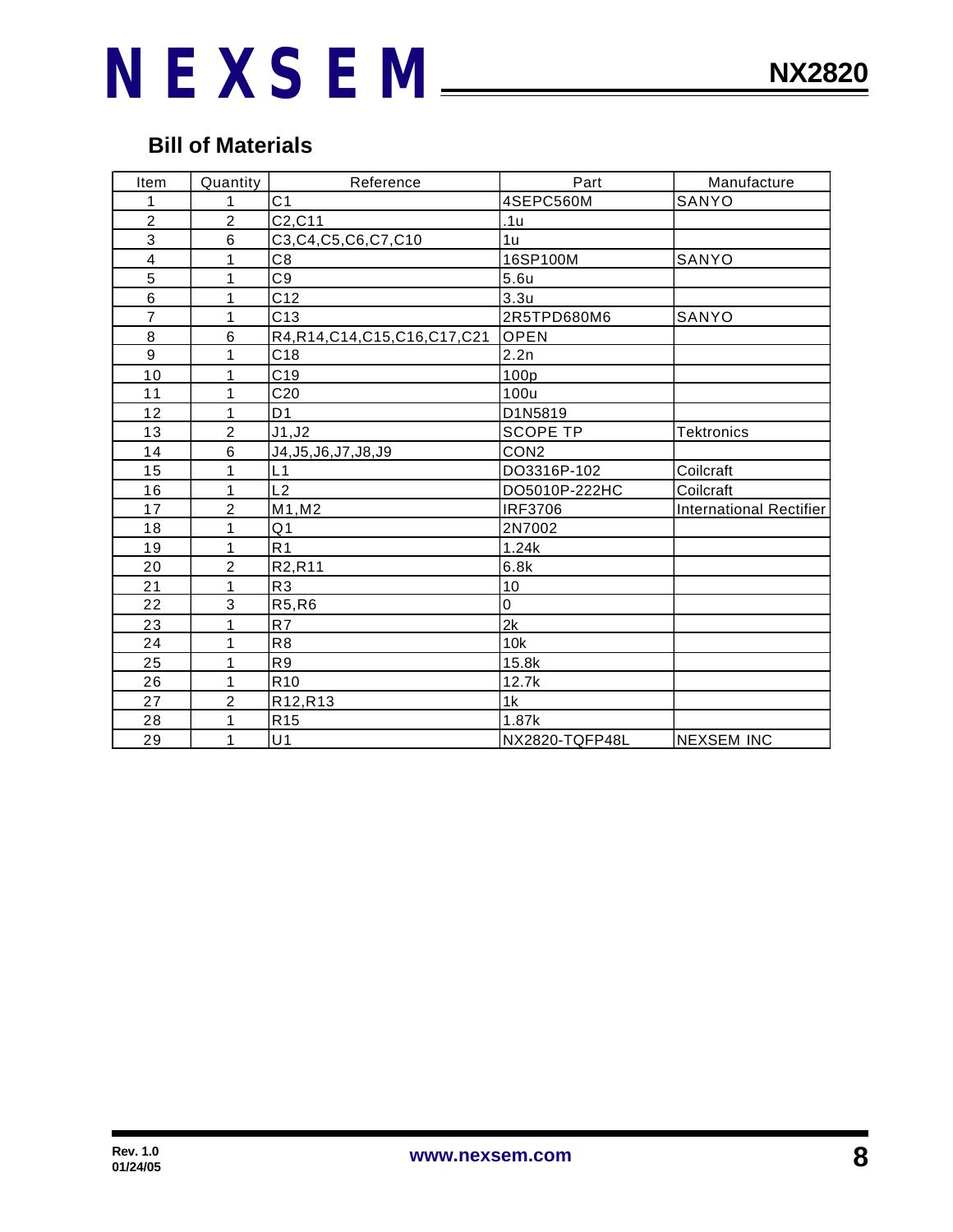







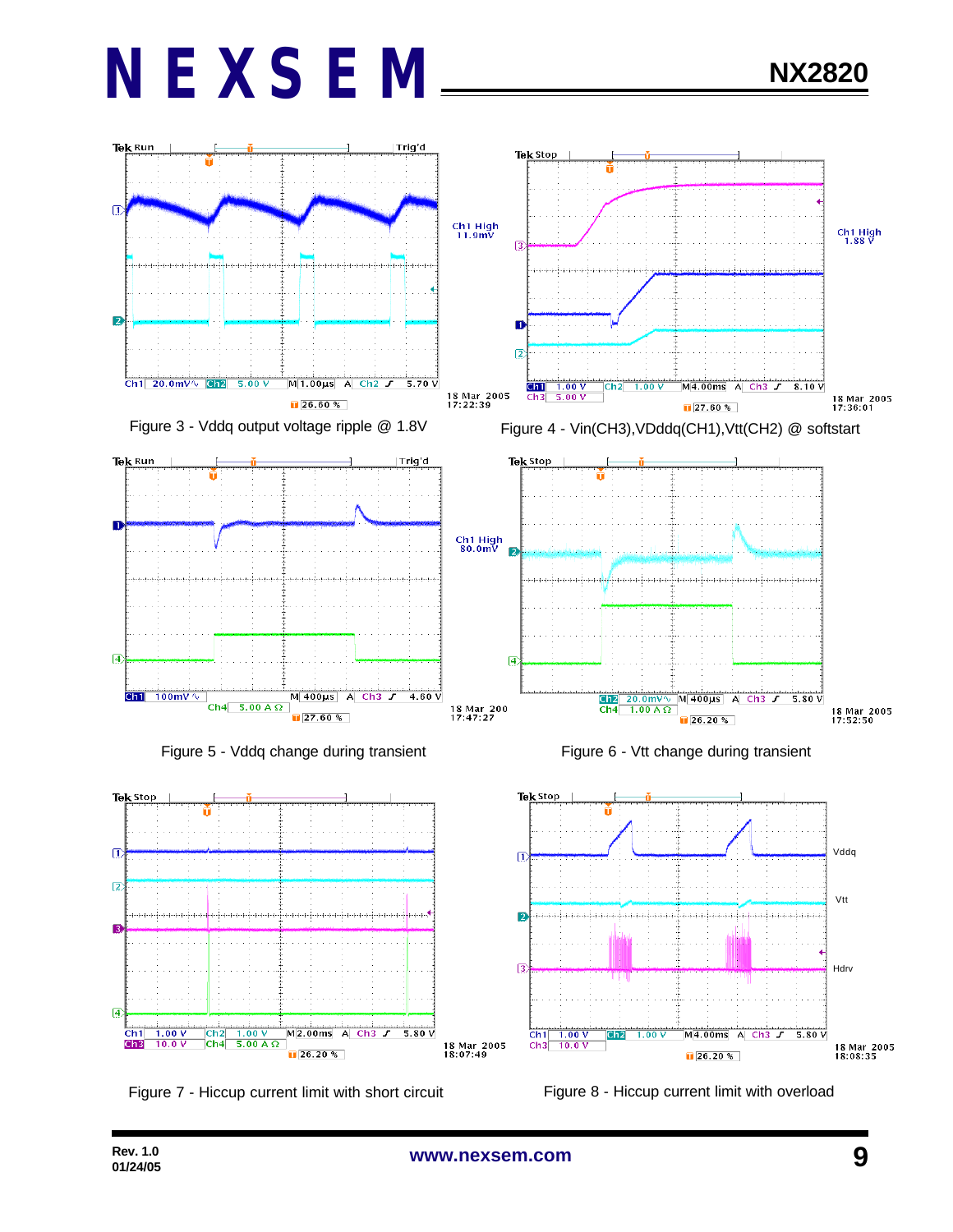#### **Symbol Used In Application Information:**

- V<sub>IN</sub> Input voltage
- VOUT Output voltage
- Iout Output current
- $\Delta V_{RIPPLE}$  Output voltage ripple
- Fs Switching frequency
- $\Delta$ IRIPPLE Inductor current ripple

#### **Design Example**

 Power stage design requirements:  $V_{IN}=12V$  VOUT=1.8V  $I<sub>OUT</sub> = 9A$  $\Delta$ VRIPPLE <=20mV  $\Delta V$ TRAN<=100mV @ 9A step  $Fs = 300kHz$ 

#### **Output Inductor Selection**

The selection of inductor value is based on inductor ripple current, power rating, working frequency and efficiency. Larger inductor value normally means smaller ripple current. However if the inductance is chosen too large, it brings slow response and lower efficiency. Usually the ripple current ranges from 20% to 40% of the output current. This is a design freedom which can be decided by design engineer according to various application requirements. The inductor value can be calculated by using the following equations:

$$
L_{\text{OUT}} = \frac{V_{\text{IN}} - V_{\text{OUT}}}{I_{\text{RIPPLE}}} \times \frac{V_{\text{OUT}}}{V_{\text{IN}}} \times \frac{1}{F_{\text{S}}}
$$
...(1)

where k is between 0.2 to 0.4. Select k=0.3, then

$$
L_{\text{OUT}} = \frac{12V - 1.8V}{0.3 \times 9A} \times \frac{1.8V}{12V} \times \frac{1}{300kHz}
$$
  
L\_{\text{OUT}} = 1.9uH

Choose Lout=2.2uH, then coilcraft inductor DO5010P-222HC is a good choice.

Current Ripple is calculated as

$$
I_{RIPPLE} = \frac{V_{IN} - V_{OUT}}{L_{OUT}} \times \frac{V_{OUT}}{V_{IN}} \times \frac{1}{F_s}
$$
  
= 
$$
\frac{12V - 1.8V}{2.2uH} \times \frac{1.8V}{12V} \times \frac{1}{300kHz} = 2.3A
$$
...(2)

#### **Output Capacitor Selection**

Output capacitor is basically decided by the amount of the output voltage ripple allowed during steady state(DC) load condition as well as specification for the load transient. The optimum design may require a couple of iterations to satisfy both condition.

#### **Based on DC Load Condition**

The amount of voltage ripple during the DC load condition is determined by equation(3).

$$
\Delta V_{\text{RIPPLE}} = \text{ESR} \times \Delta I_{\text{RIPPLE}} + \frac{\Delta I_{\text{RIPPLE}}}{8 \times F_s \times C_{\text{OUT}}} \quad ...(3)
$$

Where ESR is the output capacitors' equivalent series resistance,  $C_{\text{OUT}}$  is the value of output capacitors.

Typically when large value capacitors are selected such as Aluminum Electrolytic,POSCAP and OSCON types are used, the amount of the output voltage ripple is dominated by the first term in equation(3) and the second term can be neglected.

For this example, POSCAP are chosen as output capacitors, the ESR and inductor current typically determines the output voltage ripple.

$$
ESR_{\text{desire}} = \frac{\Delta V_{\text{RIPPLE}}}{\Delta I_{\text{RIPPLE}}} = \frac{20 \text{mV}}{2.3 \text{A}} = 8.6 \text{m}\Omega \qquad ...(4)
$$

If low ESR is required, for most applications, multiple capacitors in parallel are better than a big capacitor. For example, for 20mV output ripple, POSCAP 2R5TPD680M6 with 6mΩ are chosen.

$$
N = \frac{ESR_{E} \times \Delta I_{RIPPLE}}{\Delta V_{RIPPLE}} \qquad ...(5)
$$

Number of Capacitor is calculated as

$$
N = \frac{6m\Omega \times 2.3A}{20mV}
$$

 $N = 0.7$ 

The number of capacitor has to be round up to a integer. Choose N =1.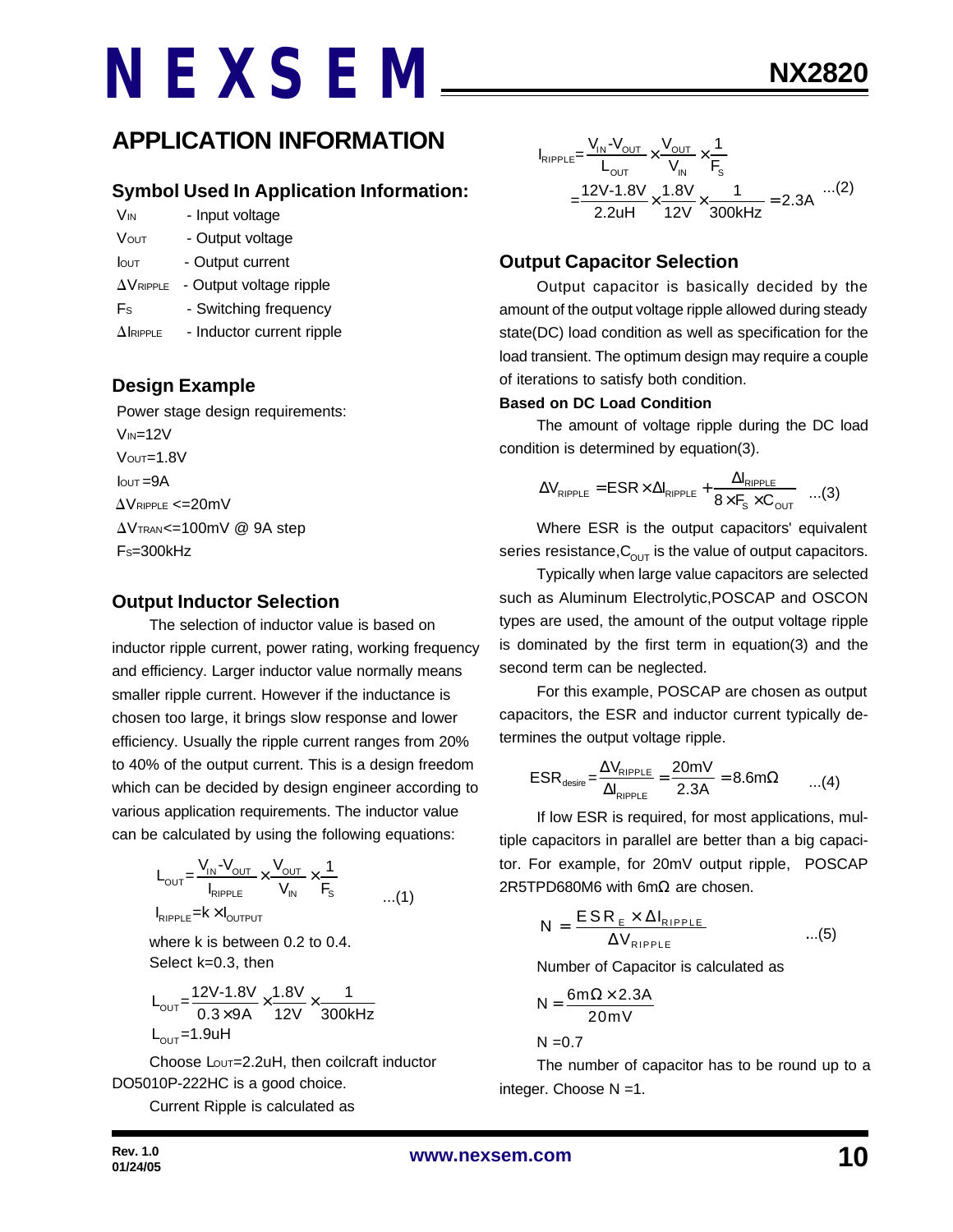If ceramic capacitors are chosen as output capacitors, both terms in equation (3) need to be evaluated to determine the overall ripple. Usually when this type of capacitors are selected, the amount of capacitance per single unit is not sufficient to meet the transient specification, which results in parallel configuration of multiple capacitors.

For example, one 100uF, X5R ceramic capacitor with  $2mΩ$  ESR is used. The amount of output ripple is

> $\Delta V_{\text{pippE}} = 2m\Omega \times 2.3A +$  $V_{\text{RIPPLE}} = 2 \text{m}\Omega \times 2.3 \text{A} + \frac{2.3 \text{A}}{8 \times 300 \text{kHz}}$  $= 4.6$ mV  $+9.6$ mV  $= 13.2$ mV  $8\times 300$ kHz $\times 100$ uF

Although this meets DC ripple spec, however it needs to be studied for transient requirement.

#### **Based On Transient Requirement**

Typically, the output voltage droop during transient is specified as

 $\Delta V_{\rm drop} < \Delta V_{\rm tran}$  @step load  $\Delta I_{\rm STEP}$ 

During the transient, the voltage droop during the transient is composed of two sections. One section is dependent on the ESR of capacitor, the other section is a function of the inductor, output capacitance as well as input, output voltage. For example, for the overshoot when load from high load to light load with a  $\Delta I_{\text{STEP}}$  transient load, if assuming the bandwidth of system is high enough, the overshoot can be estimated as the following equation.

$$
\Delta V_{\text{overshoot}} = \text{ESR} \times \Delta I_{\text{step}} + \frac{V_{\text{OUT}}}{2 \times L \times C_{\text{OUT}}} \times \tau^2 \qquad \dots (6)
$$

where *t* is the a function of capacitor,etc.

$$
\tau = \begin{cases}\n0 & \text{if} \quad L \leq L_{\text{crit}} \\
\frac{L \times \Delta I_{\text{sep}}}{V_{\text{OUT}}} - \text{ESR} \times C_{\text{OUT}} & \text{if} \quad L \geq L_{\text{crit}} \quad \dots (7)\n\end{cases}
$$

where

$$
L_{\text{crit}} = \frac{\text{ESR} \times C_{\text{OUT}} \times V_{\text{OUT}}}{\Delta I_{\text{step}}} = \frac{\text{ESR}_{\text{E}} \times C_{\text{E}} \times V_{\text{OUT}}}{\Delta I_{\text{step}}} \quad ...(8)
$$

where  $\mathsf{ESR}_\mathsf{E}$  and  $\mathsf{C}_\mathsf{E}$  represents  $\mathsf{ESR}\;$  and capacitance of each capacitor if multiple capacitors are used in parallel.

The above equation shows that if the selected out-

put inductor is smaller than the critical inductance, the voltage droop or overshoot is only dependent on the ESR of output capacitor. For low frequency capacitor such as electrolytic capacitor, the product of ESR and capacitance is high and  $L \leq L_{crit}$  is true. In that case, the transient spec is mostly like to dependent on the ESR of capacitor.

Most case, the output capacitor is multiple capacitor in parallel. The number of capacitor can be calculated by the following

$$
N = \frac{ESR_{E} \times \Delta I_{\text{step}}}{\Delta V_{\text{tran}}} + \frac{V_{\text{OUT}}}{2 \times L \times C_{E} \times \Delta V_{\text{tran}}} \times \tau^{2} \quad ...(9)
$$

where

$$
\tau = \begin{cases}\n0 & \text{if} \quad L \leq L_{\text{crit}} \\
\frac{L \times \Delta I_{\text{step}}}{V_{\text{OUT}}} - \text{ESR}_{\text{E}} \times C_{\text{E}} & \text{if} \quad L \geq L_{\text{crit}} \quad ...(10)\n\end{cases}
$$

For example, assume voltage droop during transient is 100mV for 15A load step.

If the POSCAP 2R5TPD680M6 (680uF, 6mohm ESR) is used, the crticial inductance is given as

$$
L_{\text{crit}} = \frac{ESR_{\text{E}} \times C_{\text{E}} \times V_{\text{OUT}}}{\Delta I_{\text{step}}} =
$$

$$
\frac{6m\Omega \times 680\mu\text{F} \times 1.8V}{9A} = 0.82\mu\text{H}
$$

The selected inductor is 2.2uH which is bigger than critical inductance. In that case, the output voltage transient not only dependent on the ESR, but also capacitance.

number of capacitor is

$$
\tau = \frac{L \times \Delta I_{\text{step}}}{V_{\text{OUT}}} - ESR_{\text{E}} \times C_{\text{E}}
$$

$$
= \frac{2.2 \mu H \times 9A}{1.8 V} - 6m\Omega \times 680 \mu F = 6.92 \text{us}
$$

$$
N = \frac{ESR_{E} \times \Delta I_{step}}{\Delta V_{tran}} + \frac{V_{OUT}}{2 \times L \times C_{E} \times \Delta V_{tran}} \times \tau^{2}
$$

$$
= \frac{6m\Omega \times 9A}{100mV} + \frac{1.8V}{2 \times 2.2 \mu H \times 680 \mu F \times 100mV} \times (6.92us)^{2}
$$

$$
= 0.83
$$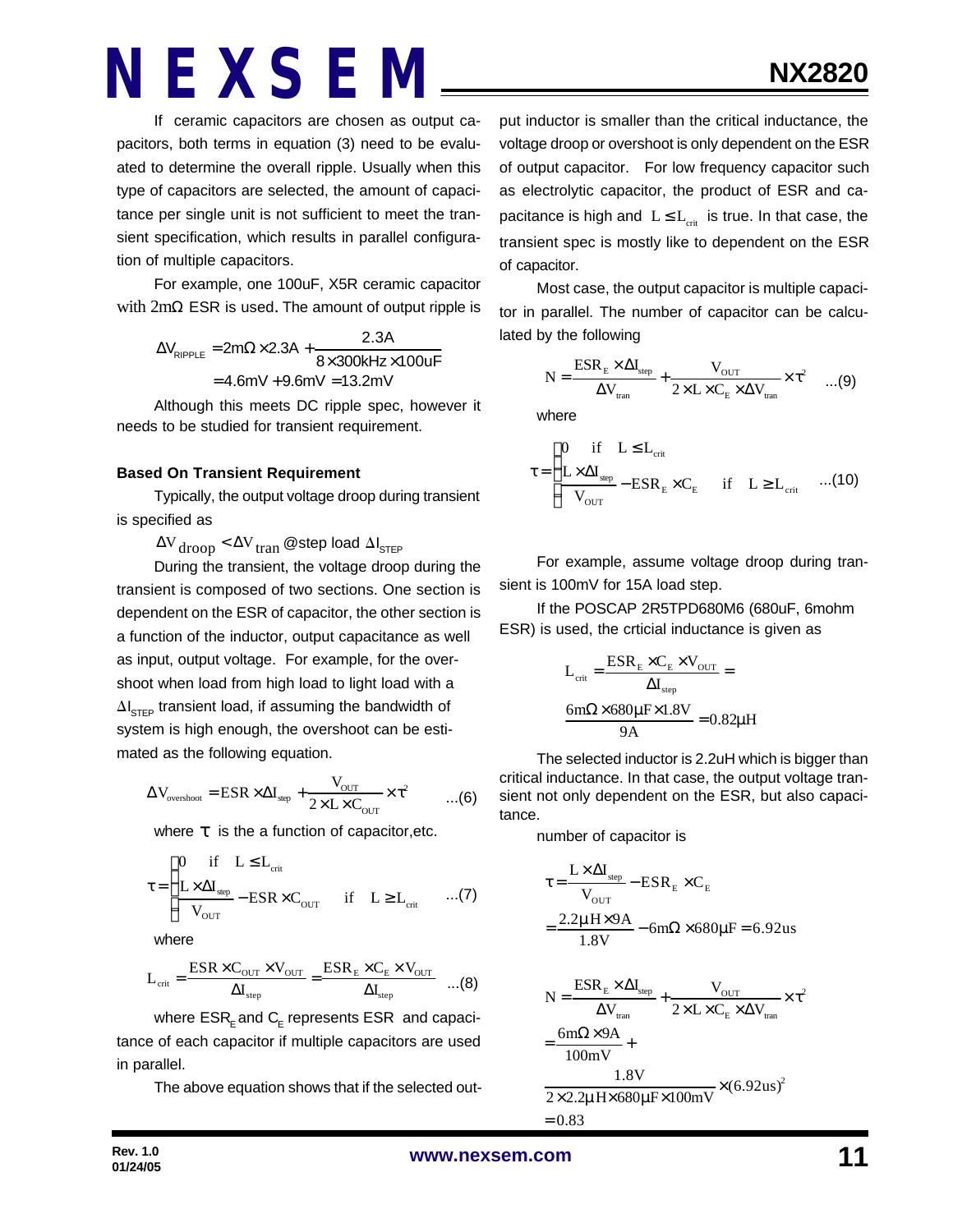The number of capacitors has to satisfied both ripple and transient requirement. Overall, we can choose N=1.

It should be considered that the proposed equation is based on ideal case, in reality, the droop or overshoot is typically more than the calculation. The equation is gives a good start. For more margin, more capacitors have to choose after the test. Typically, for high frequency capacitor such as high quality POSCAP especially ceramic capacitor, 20% up 100% (for ceramic) more capacitors have to chosen since the ESR of capacitors is so low that the PCB parasitics can affect the results tremendously. More capacitors have to be selected to compensate these parasitic parameters.

#### **Compensator Design**

Due to the double pole generated by LC filter of the power stage, the power system has 180° phase shift, and therefore, is unstable by itself. In order to achieve accurate output voltage and fast transient response, compensator is employed to provide highest possible bandwidth and enough phase margin.Ideally,the Bode plot of the closed loop system has crossover frequency between1/10 and 1/5 of the switching frequency, phase margin greater than 50° and the gain crossing 0dB with -20dB/decade. Power stage output capacitors usually decide the compensator type. If electrolytic capacitors are chosen as output capacitors, type II compensator can be used to compensate the system, because the zero caused by output capacitor ESR is lower than crossover frequency. Otherwise type III compensator should be chosen.

#### **A. Type III compensator design**

 For low ESR output capacitors, typically such as Sanyo OSCON and POSCAP, the frequency of ESR zero caused by output capacitors is higher than the crossover frequency. In this case, it is necessary to compensate the system with type III compensator. The following figures and equations show how to realize the type III compensator by voltage mode amplifier.

$$
F_{z1} = \frac{1}{2 \times p \times R_4 \times C_2}
$$
...(11)

$$
F_{z2} = \frac{1}{2 \times p \times (R_2 + R_3) \times C_3}
$$
...(12)

$$
F_{p_1} = \frac{1}{2 \times p \times R_3 \times C_3}
$$
...(13)

$$
F_{P2} = \frac{1}{2 \times p \times R_4 \times \frac{C_1 \times C_2}{C_1 + C_2}}
$$
...(14)

where  $F_{Z1}F_{Z2}F_{P1}$  and  $F_{P2}$  are poles and zeros in the compensator. Their locations are shown in figure 15.

The transfer function of type III compensator is given by:

$$
\frac{V_e}{V_{OUT}} = \frac{-Z_f}{Z_n}
$$
\n
$$
\frac{V_e}{V_{OUT}} = \frac{1}{sR_2 \times (C_2 + C_1)} \times \frac{(1 + sR_4 \times C_2) \times [1 + s(R_2 + R_3) \times C_3]}{(1 + sR_4 \times \frac{C_2 \times C_1}{C_2 + C_1}) \times (1 + sR_3 \times C_3)}
$$

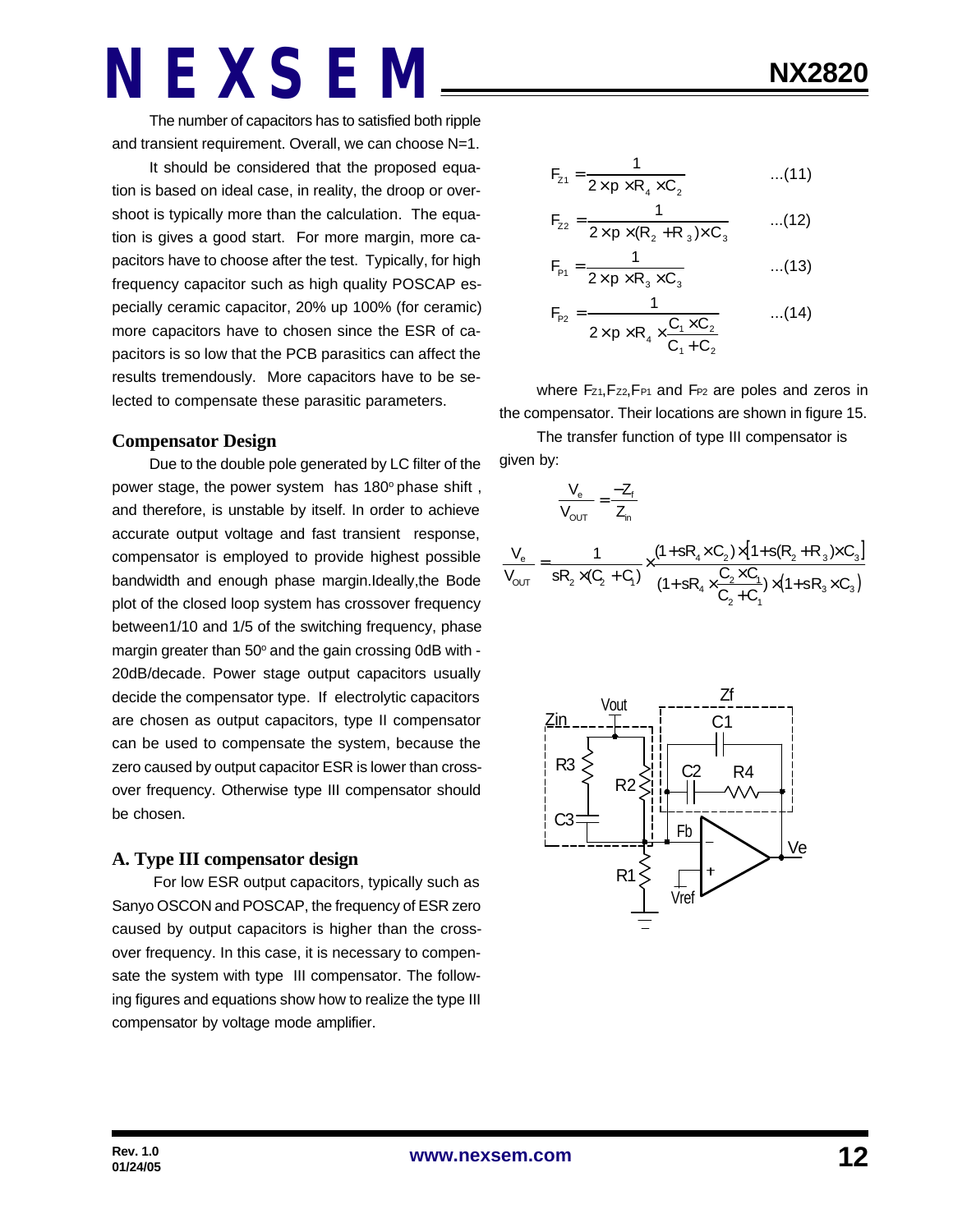

Figure 9 - Type III compensator and its bode plot

 The crossover frequency has to be selected as  $F_{LC}$ < $F_{\rm o}$ < $F_{ESR}$  and  $F_{\rm o}$ <=1/10~1/5 $F_{\rm s}$  for type III compensator .

1.Calculate the location of LC double pole  $F_{LC}$  and ESR zero  $F_{ESR}$ .

$$
F_{LC} = \frac{1}{2 \times p \times \sqrt{L_{OUT} \times C_{OUT}}}
$$
  
= 
$$
\frac{1}{2 \times p \times \sqrt{2.2uH \times 680uF}}
$$
  
= 4.1kHz

$$
F_{ESR} = \frac{1}{2 \times p \times ESR \times C_{OUT}}
$$
  
= 
$$
\frac{1}{2 \times p \times 6m\Omega \times 680uF}
$$
  
= 39kHz

2. Set F<sub>o</sub>=25kHz<F<sub>ESR</sub> 3. Set  $F_{z1} = 0.75 \cdot F_{LC}$ ,  $F_{z2} = F_{LC}$ ,  $F_{p1} = F_{ESR}$  and  $F_{p2} = 0.5$ \* $F_{s}$ .

4. Set  $\mathsf{R}_{\scriptscriptstyle 4}$  equal to 10k $\Omega$ .

5. Calculate  $\mathsf{C}_1^{\phantom{\dag}}$  and  $\mathsf{C}_2^{\phantom{\dag}}$ 

$$
C_2 = \frac{1}{2 \times p \times F_{z1} \times R_4}
$$
  
= 
$$
\frac{1}{2 \times p \times 0.75 \times 4.1 \text{kHz} \times 10 \text{k}\Omega}
$$
  
= 5.2nF

Choose  $\mathrm{C}_2$ =5.6nF.

$$
C_1 = \frac{1}{2 \times p \times R_4 \times F_{p_2}}
$$
  
= 
$$
\frac{1}{2 \times p \times 10k\Omega \times 150kHz}
$$
  
= 106pF

 $Choose C<sub>1</sub>=100pF.$ 

6. Calculate  $\mathsf{C}_{\scriptscriptstyle{3}}$  with the crossover frequency F<sub>o</sub>=25kHz.

$$
C_{3} = \frac{2 \times p \times V_{osc} \times F_{o} \times L \times C}{V_{IN} \times R_{4}}
$$
  
= 
$$
\frac{2 \times p \times 1 \times 25kHz \times 2.2uH \times 680uF}{12V \times 10k\Omega}
$$
  
= 1.9nF

Choose  $C_3 = 2.2nF$ . 7. Calculate  $\mathsf{R}_{\mathsf{2}\mathsf{}}\,\mathsf{R}_{\mathsf{3}}$  .

$$
R_3 = \frac{1}{2 \times p \times F_{p_1} \times C_3}
$$
  
= 
$$
\frac{1}{2 \times p \times 39kHz \times 2.2nF}
$$
  
= 1.85k $\Omega$ 

Choose R<sub>3</sub>=1.87k $\Omega$ .

$$
R_{2} = \frac{1}{2\times p\times F_{22}\times C_{3}} - R_{3}
$$
  
= 
$$
\frac{1}{2\times p\times 4.1kHz\times 2.2nF} - 1.87k\Omega
$$
  
= 15.7k $\Omega$ 

Choose R<sub>3</sub>=15.8kΩ. 8. Calculate  $R_1$ .

$$
R_1 = \frac{R_2 \times V_{REF}}{V_{OUT} - V_{REF}} = \frac{15.8 k\Omega \times 0.8 V}{1.8 V - 0.8 V} = 12.6 k\Omega
$$

Choose  $R$ <sub>3</sub>=12.7kΩ.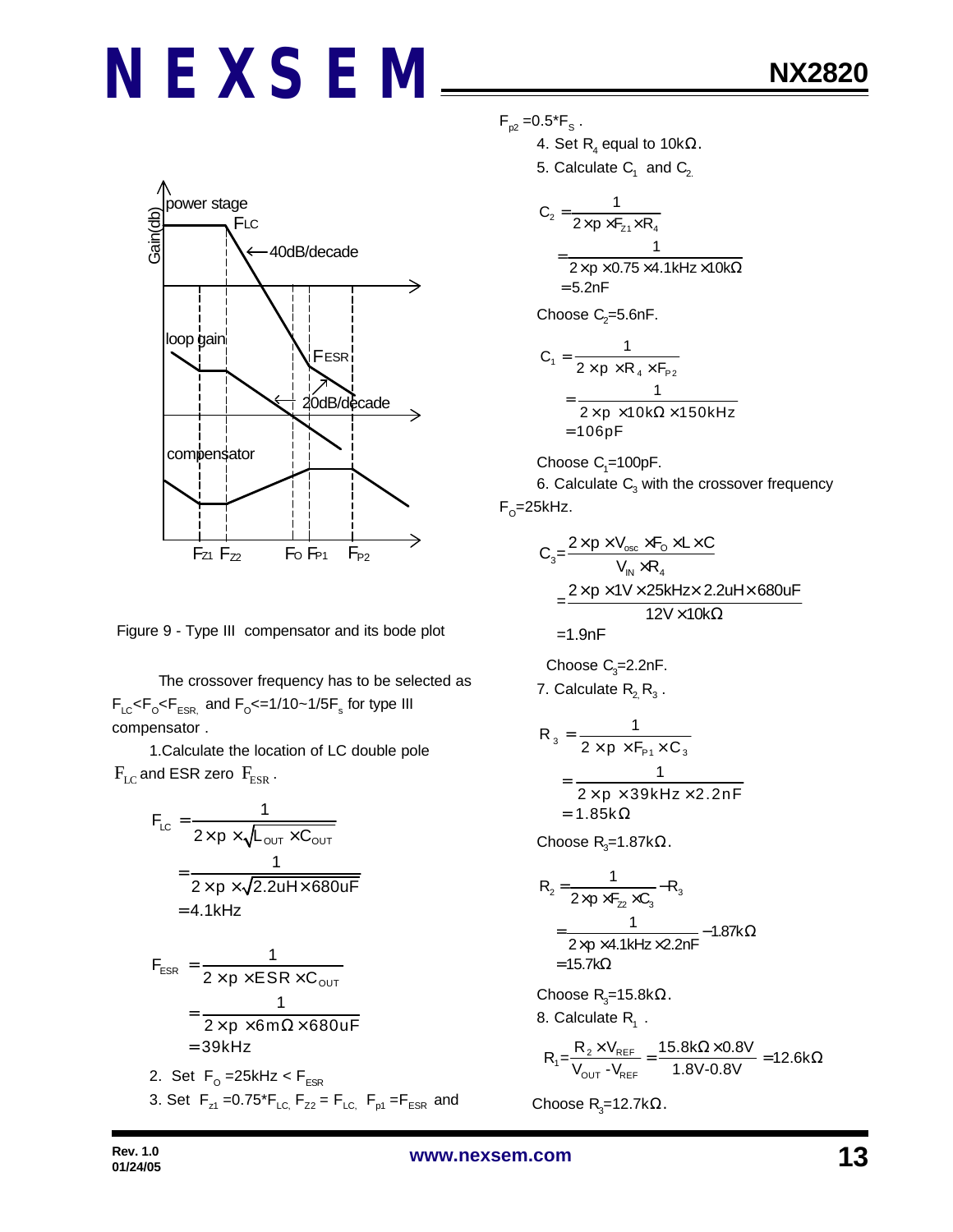If the electrolytic capacitors are chosen as power stage output capacitors, usually the Type II compensator can be used to compensate the system.

Gain=
$$
\frac{R_3}{R_2}
$$
 ... (15)  
\n
$$
F_z = \frac{1}{2 \times p \times R_3 \times C_1}
$$
 ... (16)  
\n
$$
F_p = \frac{1}{2 \times p \times R_3 \times C_2}
$$
 ... (17)







Type II compensator can be realized by simple RC circuit as shown in figure 16. $\mathsf{R}_{_{\!3}}$  and  $\mathsf{C}_{_{\!1}}$  introduce a zero

to cancel the double pole effect.  $\mathsf{C}_2^{\phantom{\prime}}$  introduces a pole to suppress the switching noise. The following equations show the compensator pole zero location and constant gain.

For type II compensator,  $\mathsf{F}_\mathsf{O}$  has to satisfy  $F_{LC}$ < $F_{ESR}$ << $F_{O}$ <=1/10~1/5 $F_{s.}$ 

The following parameters are used as an example for type II compensator design, three 1500uF with 19mohm Sanyo electrolytic CAP 6MV1500WGL are used as output capacitors. Coilcraft DO5010P-152HC 1.5uH is used as output inductor. The other power stage information is that:

VIN=12V, VOUT=1.8V, IOUT =15A, FS=300kHz.

1. Calculate the location of LC double pole  $F_{\text{LC}}$ and ESR zero  $F_{ESR}$ .

$$
F_{LC} = \frac{1}{2 \times p \times \sqrt{L_{OUT} \times C_{OUT}}}
$$
  
= 
$$
\frac{1}{2 \times p \times \sqrt{1.5uH \times 4500uF}}
$$
  
= 1.94kHz

$$
F_{ESR} = \frac{1}{2 \times p \times ESR \times C_{OUT}}
$$

$$
= \frac{1}{2 \times p \times 6.33 \text{ m}\Omega \times 4500 \text{ uF}}
$$

$$
= 5.6 \text{kHz}
$$

2. Set crossover frequency  $F_0 = 20k$ Hz $>>$ F<sub>ESR</sub>.

3. Set  $\mathsf{R}_{\mathsf{2}}$  equal to10k $\Omega.$  Based on output voltage, using equation 18, the final selection of  $\mathsf{R}_{\mathsf{1}}$  is 20k $\Omega.$ 

4.Calculate  $R_3$  value by the following equation.

$$
R_{3} = \frac{V_{\text{osc}}}{V_{\text{in}}} \times \frac{2 \times p \times F_{\text{o}} \times L}{R_{\text{ESR}}} \times R_{2}
$$
  
= 
$$
\frac{1V}{12V} \times \frac{2 \times p \times 20 \text{kHz} \times 1.5 \text{uH}}{6.33 \text{m}\Omega} \times 10 \text{k}\Omega
$$
  
= 24.8 k\Omega

Choose  $R_3 = 24.8$ k $\Omega$ .

5. Calculate  $\mathsf{C}_\mathsf{1}$  by setting compensator zero  $\mathsf{F}_\mathsf{Z}$ at 75% of the LC double pole.

$$
C_1 = \frac{1}{2 \times p \times R_3 \times F_z}
$$
  
= 
$$
\frac{1}{2 \times p \times 24.8k\Omega \times 0.75 \times 1.94kHz}
$$
  
= 4.4nF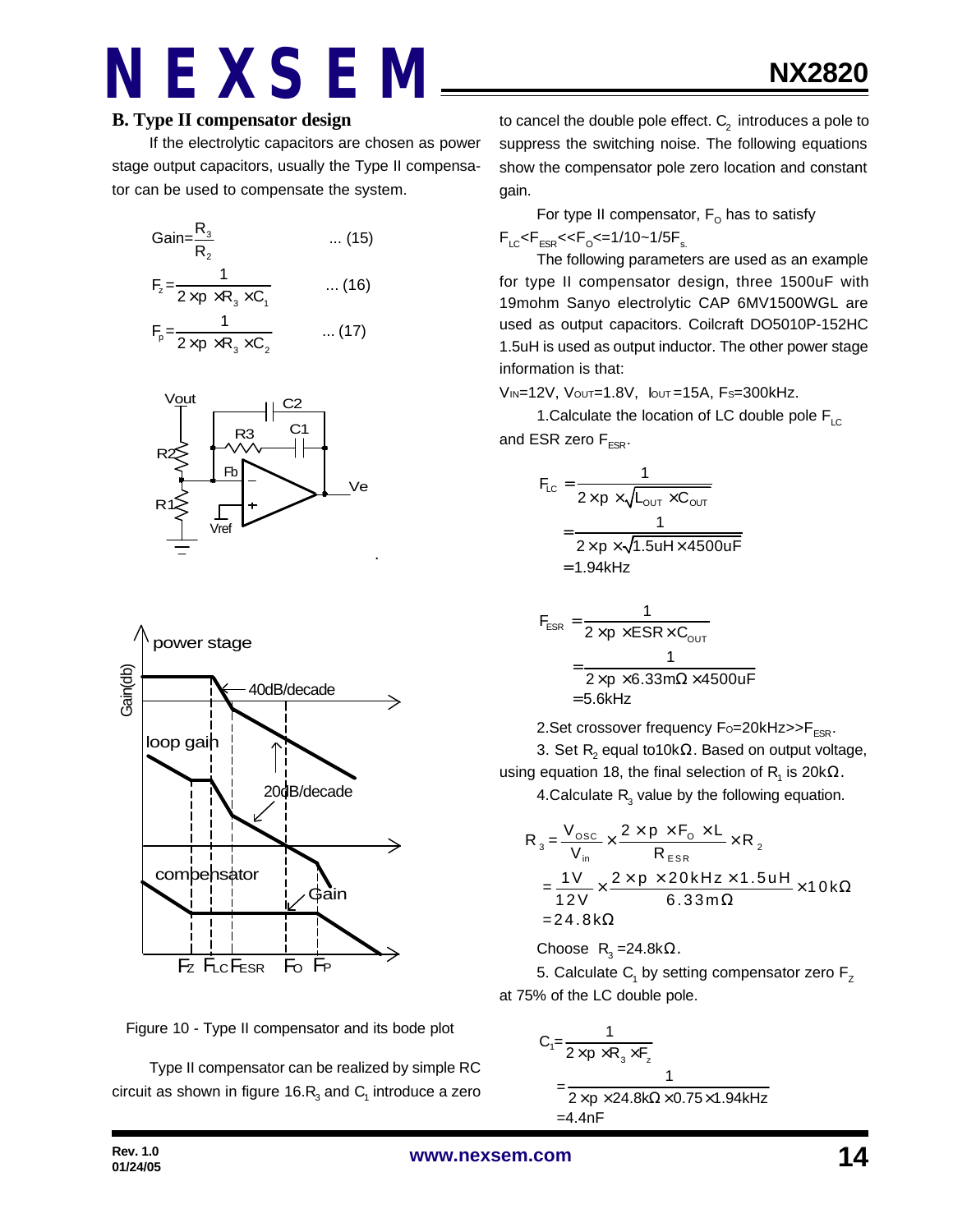Choose  $C_1 = 4.7$ nF.

6. Calculate  $\mathsf{C}_\text{2}$  by setting compensator pole  $\mathrm{F}_{\text{p}}$ at half the swithing frequency.

$$
C_2 = \frac{1}{p \times R_3 \times F_s}
$$
  
= 
$$
\frac{1}{p \times 24.8 \times \Omega \times 300 \times Hz}
$$
  
= 64 pF

Choose  $\mathrm{C}_2$ =68pF

#### **Output Voltage Calculation**

Output voltage is set by reference voltage and external voltage divider. The reference voltage is fixed at 0.8V. The divider consists of two ratioed resistors so that the output voltage applied at the Fb pin is 0.8V when the output voltage is at the desired value. The following equation and picture show the relationship between  $V_{\text{OUT}}$ ,  $V_{\text{REF}}$  and voltage divider.

$$
R_{1} = \frac{R_{2} \times V_{REF}}{V_{OUT} - V_{REF}} \qquad ...(18)
$$

where  $R_2$  is part of the compensator, and the value of  $R_1$  value can be set by voltage divider.

Choose R2=10kO, to set the output voltage at 1.8V, the result of  $R_1$  is 8k $\Omega$ .



Voltage divider

Figure 11 Voltage divider

In general, the minimum output load impedance including the resistor divider should be less than  $5k\Omega$  to prevent overcharge the output voltage by leakage current (e.g. Error Amplifier feedback pin bias current). A minimum load for 5kΩ less (<1/16w for most of application) is recommended to put at the output. For example,

in this application,

Vout=1.6V

The power loss is 1/16W less

 $R_{\text{LOAD}} = 1.6V \times 1.6V/(1/16W) = 40\Omega$ 

Select minimum load is 1kΩ should be good enough.

#### **Input Capacitor Selection**

Input capacitors are usually a mix of high frequency ceramic capacitors and bulk capacitors. Ceramic capacitors bypass the high frequency noise, and bulk capacitors supply current to the MOSFETs. Usually 1uF ceramic capacitor is chosen to decouple the high frequency noise.The bulk input capacitors are decided by voltage rating and RMS current rating. The RMS current in the input capacitors can be calculated as:

$$
I_{\text{RMS}} = I_{\text{OUT}} \times \sqrt{D} \times \sqrt{1 - D}
$$

$$
D = \frac{V_{\text{OUT}}}{V_{\text{IN}}}
$$

 $V_{IN}$  = 12V,  $V_{OUT}=1.8V$ ,  $I_{OUT}=9A$ , using equation (19), the result of input RMS current is 3.2A.

...(19)

For higher efficiency, low ESR capacitors are recommended.

One Sanyo OS-CON 16SVPA180M 16V 180uF 28mΩ with 3.43A RMS rating are chosen as input bulk capacitors.

#### **Power MOSFETs Selection**

The NX2601 requires two N-Channel power MOSFETs. The selection of MOSFETs is based on maximum drain source voltage, gate source voltage, maximum current rating, MOSFET on resistance and power dissipation. The main consideration is the power loss contribution of MOSFETs to the overall converter efficiency. In this design example, two IRFR3706 are used. They have the following parameters:  $V_{DS}=30V$ ,  $I_D$ =75A, $R_{_{\rm DSON}}$  =9m $\Omega$ , $Q_{_{\rm GATE}}$  =23nC.

 There are three factors causing the MOSFET power loss:conduction loss, switching loss and gate driver loss.

Gate driver loss is the loss generated by discharging the gate capacitor and is dissipated in driver circuits.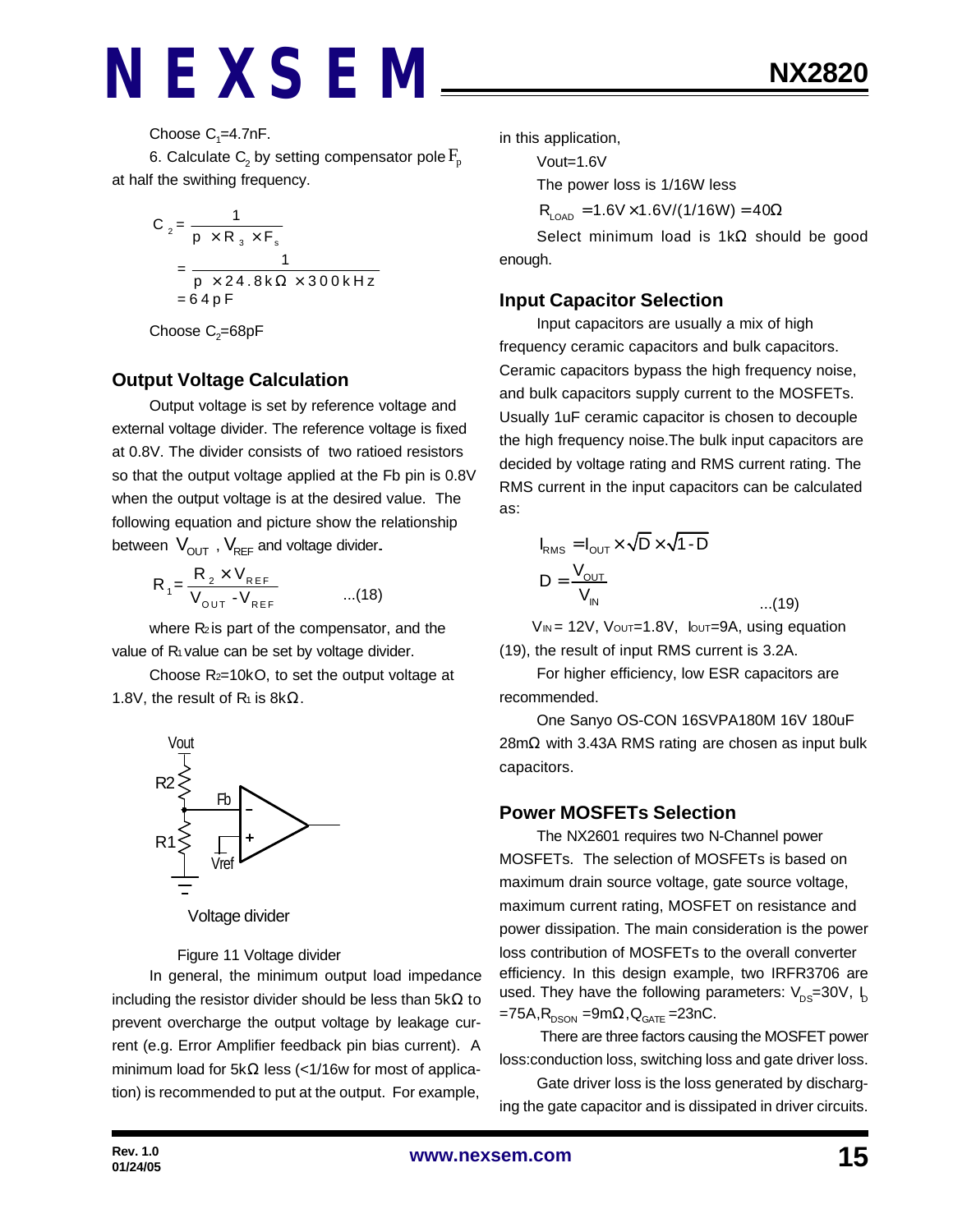It is proportional to frequency and is defined as:

$$
\boldsymbol{P}_{\text{gate}} = (Q_{\text{HGATE}} \times V_{\text{HGS}} + Q_{\text{LGATE}} \times V_{\text{LGS}}) \times \boldsymbol{F}_{\text{S}} \qquad ... (20)
$$

where Q<sub>IGATE</sub> is the high side MOSFETs gate charge,QLGATE is the low side MOSFETs gate charge,VHGS is the high side gate source voltage, and  $V_{\text{LGS}}$  is the low side gate source voltage.

According to equation  $(3)$ ,  $P_{GATE} = 0.07W$ . This power dissipation should not exceed maximum power dissipation of the driver device.

Conduction loss is simply defined as:

$$
P_{HCON} = I_{OUT}^2 \times D \times R_{DS(ON)} \times K
$$
  
\n
$$
P_{LCDN} = I_{OUT}^2 \times (1 - D) \times R_{DS(ON)} \times K
$$
...(21)  
\n
$$
P_{TOTAL} = P_{HCON} + P_{LCDN}
$$

where the RDS(ON) will increases as MOSFET junction temperature increases, K is R<sub>DS(ON)</sub> temperature dependency. As a result, RDS(ON) should be selected for the worst case, in which K equals to 1.4 at 125°C according to IRFR3706 datasheet. Using equation (4), the result of PTOTAL is 0.54W. Conduction loss should not exceed package rating or overall system thermal budget.

Switching loss is mainly caused by crossover conduction at the switching transition. The total switching loss can be approximated.

$$
P_{\text{SW}} = \frac{1}{2} \times V_{\text{IN}} \rtimes_{\text{OUT}} \times T_{\text{SW}} \times F_{\text{s}} \qquad \qquad \dots (22)
$$

where lout is output current, Tsw is the sum of  $\, {\sf T}_{\sf R} \,$  and  $T<sub>F</sub>$  which can be found in mosfet datasheet, and Fs is switching frequency. The result of Psw is 1.5W. Swithing loss P<sub>SW</sub> is frequency dependent.

#### **Soft Start and Enable**

NX2820 has digital soft start for switching controller and has one enable pin for this start up. When the Power Ready (POR) signal is high and the voltage at enable pin is above 1.25V, the internal digital counter starts to operate and the voltage at positive input of Error amplifier starts to increase, the feedback network will force the output voltage follows the reference and starts the output slowly. After 2048 cycles, the soft start is complete and the output voltage is regulated to the desired voltage decided by the feedback resistor divider.



Figure 12 Enable and Shut down the NX2820 with Enable pin.

The start up of NX2820 can be programmed through resistor divider at Enable pin. For example, if the input bus voltage is 12V and we want NX2820 starts when Vbus is above 8V. We can select

$$
R2=1.24k
$$

$$
R_1 = \frac{(8V - 1.25V) \times R_2}{1.25V} = 6.8k\Omega
$$

The NX2820 can be turned off by pulling down the Enable pin by extra signal MOSFET as shown in the above Figure. When Enable pin (ENSW) is below 1.15V, the digital soft start is reset to zero. In addition, all the high side and low side driver is off and no negative spike will be generated during the turn off.

#### **Over Current Limit Protection**

Over current Limit for step down converter is achieved by sensing current through the low side MOSFET. For NX2820, the current through OCP pin is  $I_{\text{OCP}}$ =100uA. When synchronous FET is on, the voltage at node SW is given as

$$
V_{\text{sw}} = -I_{L} \times R_{\text{DSON}}
$$
  
The voltage at pin OCP is given as

$$
I_{\text{OCP}} \times R_{\text{OCP}} + V_{\text{SW}}
$$

When the voltage is below zero, the over current occurs. The over current limit can be set by the following equation

$$
I_{\text{SET}} = I_{\text{RT}} \times R_{\text{OCP}} / R_{\text{DSON}}
$$

If the MOSFET  $R_{DSON}$ =9m $\Omega$ , and the current limit is set at 15A, then

$$
R_{OCP} = \frac{I_{SET} \times R_{DSON}}{I_{RT}} = \frac{15A \times 9m\Omega}{100uA} = 1.35k\Omega
$$

Choose ROCP=1.5kΩ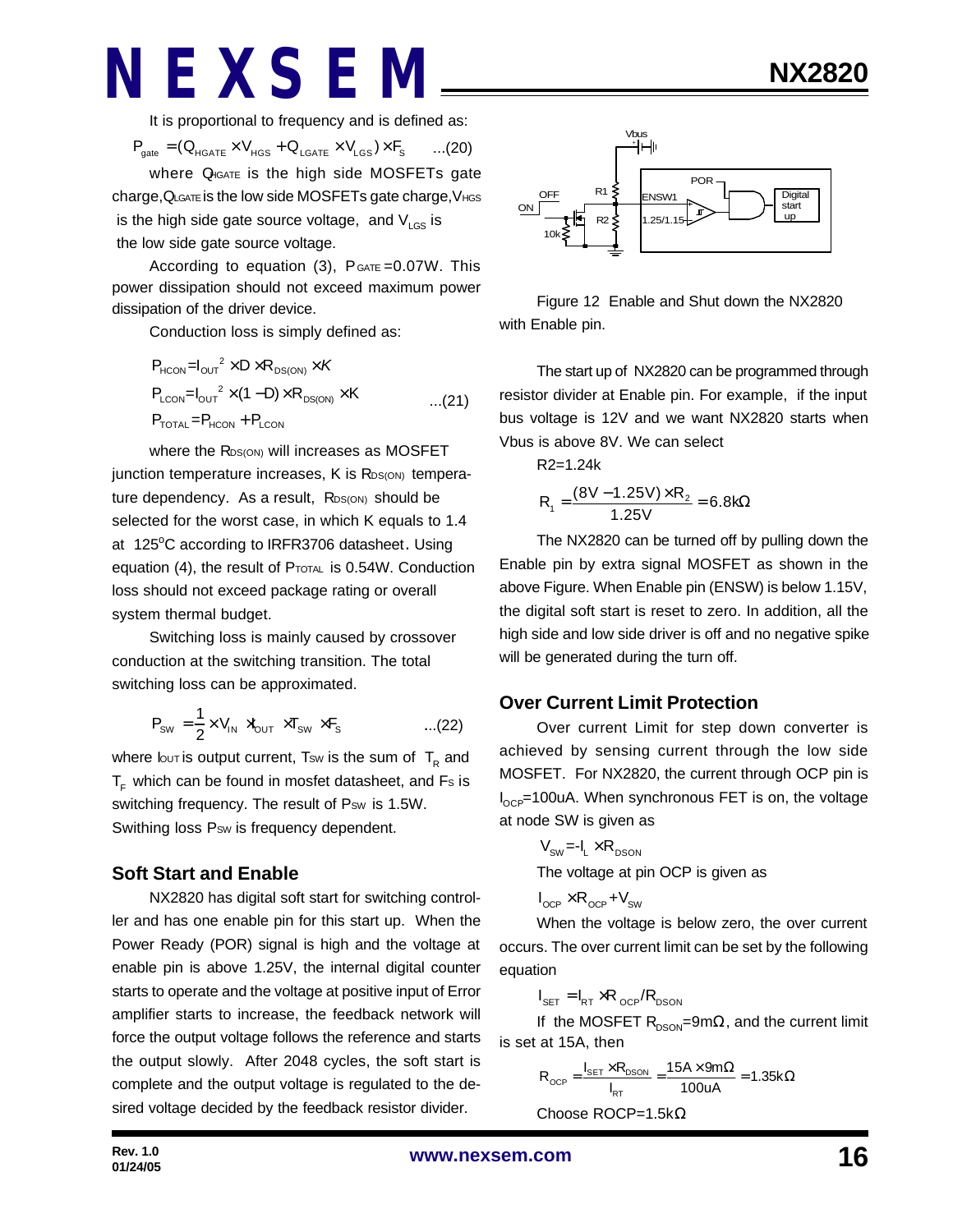#### **Layout Considerations**

The layout is very important when designing high frequency switching converters. Layout will affect noise pickup and can cause a good design to perform with less than expected results.

Start to place the power components, make all the connection in the top layer with wide, copper filled areas. The inductor, output capacitor and the MOSFET should be close to each other as possible. This helps to reduce the EMI radiated by the power traces due to the high switching currents through them. Place input capacitor directly to the drain of the high-side MOSFET, to reduce the ESR replace the single input capacitor with two parallel units. The feedback part of the system should be kept away from the inductor and other noise sources, and be placed close to the IC. In multilayer PCB use one layer as power ground plane and have a control circuit ground (analog ground), to which all signals are referenced.

The goal is to localize the high current path to a separate loop that does not interfere with the more sensitive analog control function. These two grounds must be connected together on the PC board layout at a single point.